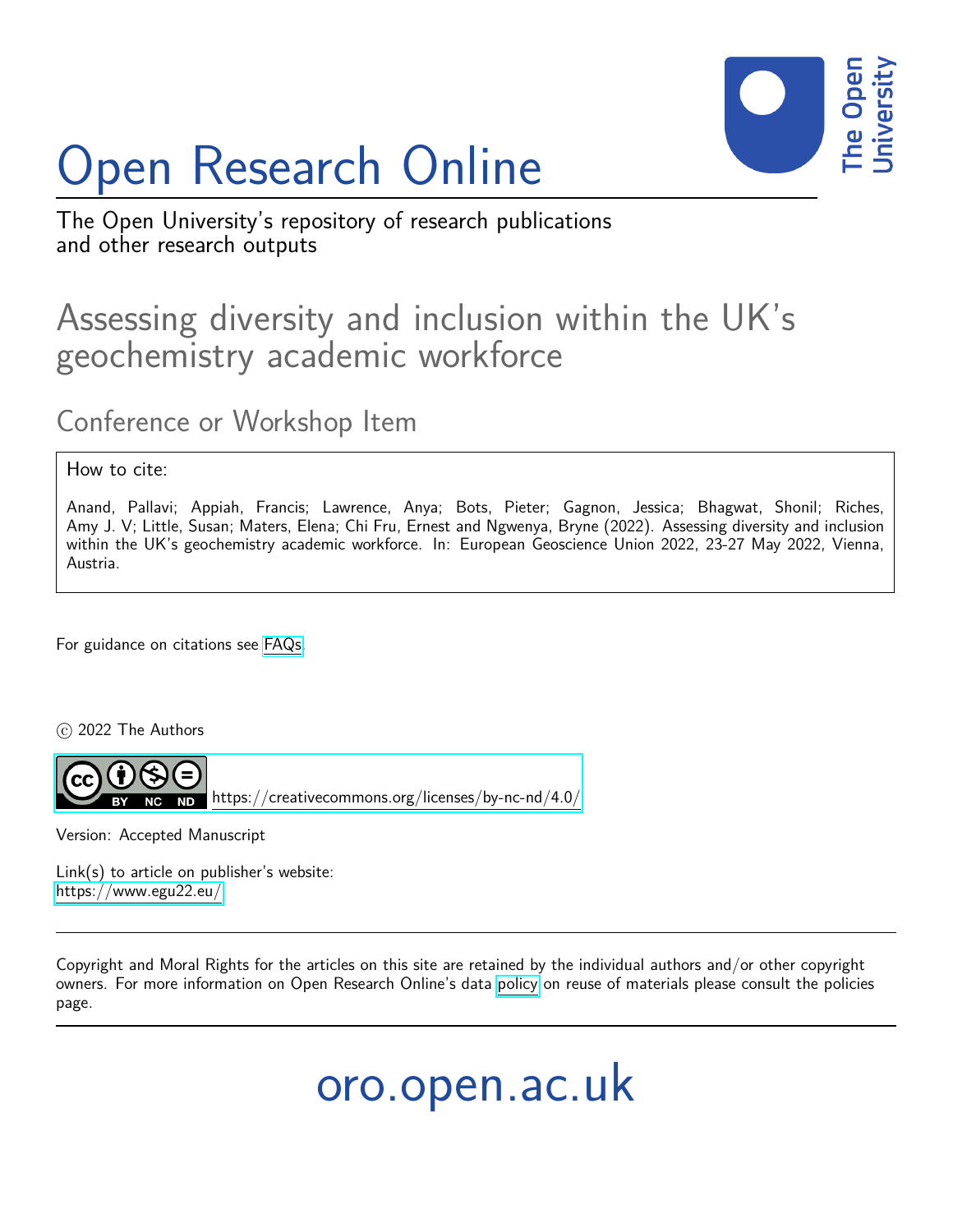

EGU22-8410 EGU General Assembly 2022 © Author(s) 2022. This work is distributed under the Creative Commons Attribution 4.0 License.



### **Assessing diversity and inclusion within the UK's geochemistry academic workforce**

**Pallavi Anand**<sup>1</sup>, Francis Appiah<sup>2</sup>, Anya Lawrence<sup>3</sup>, Pieter Bots<sup>4</sup>, Jessica Gagnon<sup>5</sup>, Shonil Bhagwat<sup>2</sup>, Amy Riches<sup>6,7</sup>, Susan Little<sup>8</sup>, Elena Maters<sup>9</sup>, Ernest ChiFru<sup>10</sup>, and Bryne Ngwenya<sup>6</sup>

1 School of Environment Earth and Ecosystem Sciences, The Open University, Milton Keynes, UK (pallavi.anand@open.ac.uk)  $^{2}$ School of Social Sciences and Global Studies, The Open University, UK

- $^3$ School of Geography, Earth and Environmental Science, University of Birmingham, UK
- <sup>4</sup>Civil and Environmental Engineering, University of Strathclyde, UK
- <sup>5</sup>Department of Education, University of Manchester, UK
- $^6$ School of Geosciences, University of Edinburgh, UK
- <sup>7</sup>The SETI Institute, United States
- <sup>8</sup>Department of Earth Sciences, University College London, UK
- <sup>9</sup>Department of Chemistry, University of Cambridge, UK
- $10$ School of Earth and Environmental Sciences, Cardiff University, UK

Geochemistry is applied across Earth, environmental and planetary geoscience research. Yet, the first specific workforce diversity data for geochemistry is only now being collected (e.g. EAG-GS led 2022 Global Geochemistry Community Survey). Additionally, national effort is underway to scrutinise detailed and intersectional diversity data (e.g., race, ethnicity, gender identity, sexual orientation, disability, socioeconmic background, career path) for UK geochemists via 'Evaluating Diversity and Inclusion within the (geochemistry) Academic Ladder (E-DIAL)', a project funded by the UK's Natural Environmental Research Council. This project will also collect data to evidence workplace structures and policies specific to the UK's geochemists.

We will present key findings linked to the geochemistry workforce, including laboratory support staff, from among our survey results to provide a snapshot of the demographics and intersectional representation among the UK geochemistry community within Higher Education Institutes (HEIs). An important facet of this work is our focus on how the allocation, accessibility, and support of geochemistry laboratories are distributed and experienced by all members of the UK community. Furthermore, the study will report on salient aspects of COVID-19 generated impacts and inequities within the geochemistry community. We also present specific findings for experiences that capture evidence of some persisting barriers to individuals and/or geochemistry groups. These exclusionary hurdles include cultural and other obstacles for which we suggest remedies that will advance the representation and further the success of people of minoritised identities within and across the academic ladder.

We aim to use our project findings to develop recommendations for policy and structural reforms among UK HEIs. These actions will ensure sustained progress for accessibility in geochemistry, improved career experiences and representation among geochemists, and shall help people of all